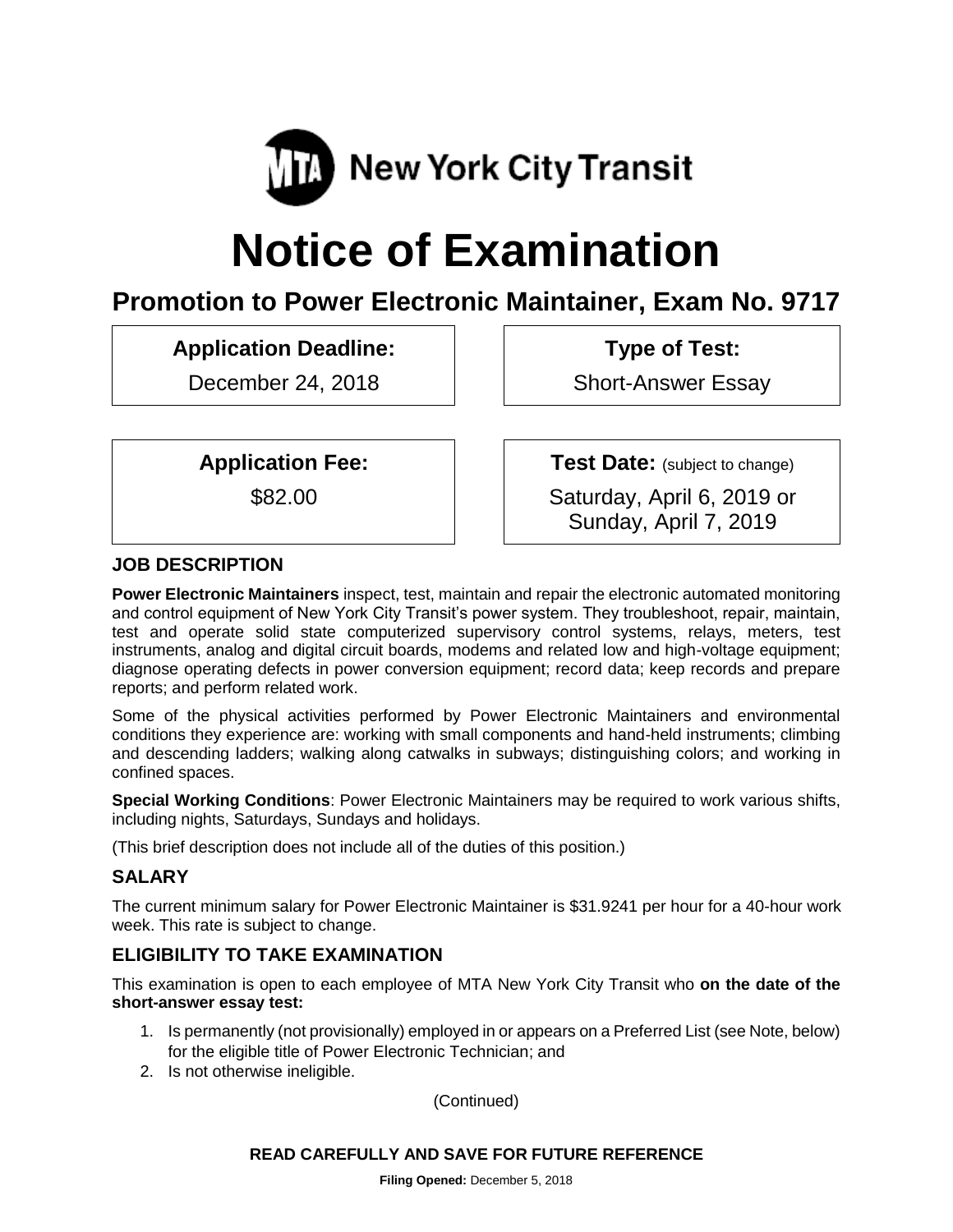### **ELIGIBILITY TO TAKE EXAMINATION** (Continued)

(Note: A "Preferred List" is a civil service list which is only for certain former permanent incumbents of the eligible title who have rehiring rights.)

This examination is also open to employees who were appointed to an eligible title pursuant to New York State Civil Service Law, section 55-a, and who meet all other eligibility requirements.

You are responsible for determining whether you meet the eligibility requirements for this examination prior to submitting the *Application*. If you do not know if you are eligible, check with **your department's Human Resources representative**. You may be given the test before we verify your eligibility. If you are marked "Not Eligible," your application fee will **not** be refunded and you will **not** receive a score.

This examination is **not** open to employees of MaBSTOA or MTA Bus Company, or to employees of MTA agencies other than MTA New York City Transit.

#### **REQUIREMENTS TO BE PROMOTED**

**Probationary Period:** At the time of promotion, you must have completed your probationary period in the eligible title as indicated in the above "Eligibility to Take Examination" section, and you must be permanently employed in that title or your name must appear on a Preferred List for the title at the time of promotion. Additionally, you must have served permanently in the eligible title for at least one year. Time served prior to a break in service of more than one year will not be credited.

**Drug Screening Requirement:** You must pass a drug screening in order to be promoted.

#### **HOW TO SUBMIT AN APPLICATION AND PAY THE APPLICATION FEE**

If you believe you meet the requirements in the "Eligibility to Take Examination" section, submit an *Application* online by the last day of the application period unless you are requesting a fee waiver. Applicants who wish to request a fee waiver should refer to the "How to Submit an Application When Requesting a Fee Waiver" section below. MTA New York City Transit will **not** accept *Applications* in person.

**Application Fee:** This fee is generally not refundable. Under special circumstances, you may be entitled to a refund. You should refer to the Department of Citywide Administrative Services ("DCAS") General Exam Regulations to determine if you are entitled to a refund prior to requesting a refund. You can refer to the bottom of the last page of the Notice of Examination for instructions on how to obtain a copy of the DCAS General Exam Regulations.

#### **Online Applications:**

- 1. Apply using the "BSC" employee portal at [www.mymta.info](http://www.mymta.info/) by the last day of the application period.
- 2. You must pay the *Application* fee via payroll deduction. Applicants who request a fee waiver must apply by mail.
- 3. You will be sent a confirmation email after you complete your *Application* and pay the *Application* fee.

Save your confirmation numbers for future reference and proof of filing an *Application.*

Computers with internet access are available on a limited basis at branches of the New York Public Library, the Brooklyn Public Library and the Queens Library to patrons with a valid library card.

(Continued)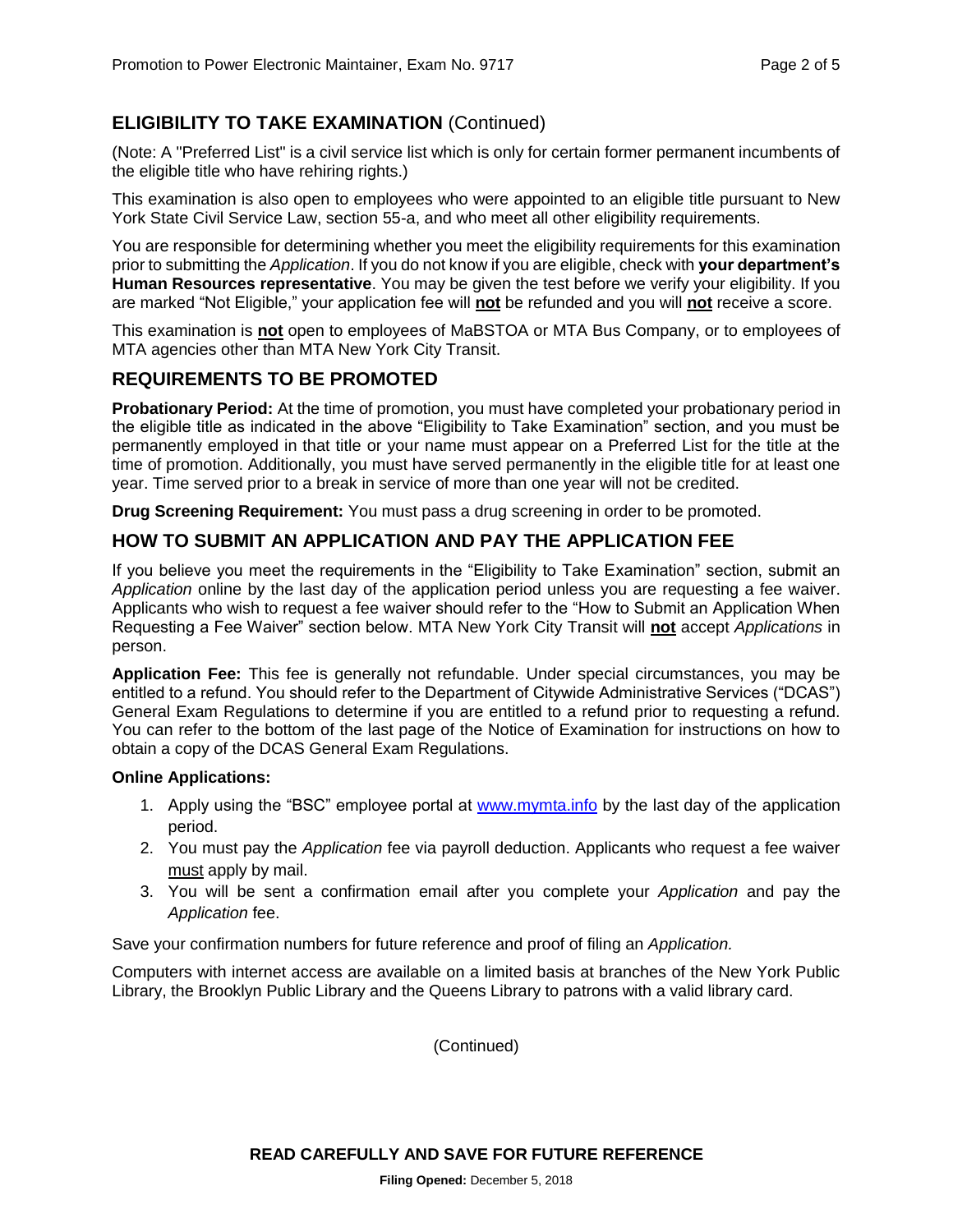#### **HOW TO SUBMIT AN APPLICATION WHEN REQUESTING A FEE WAIVER**

Applicants who wish to request a fee waiver must obtain an *Application* in person at the MTA Exam Information Center as indicated below and must submit the *Application* by mail to the address in the "Correspondence" section below **by the last day of the application period**.

MTA New York City Transit will not accept *Applications* in person. Additional information on requesting an application fee waiver is available with the *Application*.

**MTA Exam Information Center**: Open Monday through Friday, from 9 AM to 3 PM, in the lobby at 180 Livingston Street, Brooklyn, New York. Directions: take the A, C, F, or R trains to the Jay Street-Metro Tech Station, or the 2, 3, or G train to the Hoyt Street Station.

#### **ADMISSION LETTER**

An *Admission Letter* will be mailed to you about 10 days before the first date of the short-answer essay test. If you do not receive an *Admission Letter* at least 4 days before this date, you may obtain a duplicate letter at the MTA Exam Information Center (as indicated above). A paper copy of the *Admission Letter* is your ticket for admission to the test.

Employees **must** keep their official mailing address **up to date.** Only the address on file with the MTA Business Service Center will be used to mail correspondence, including the *Admission Letter.*

If your official mailing address is **not** up to date, please refer to the Correspondence section below to update your information with MTA New York City Transit and the MTA Business Service Center (BSC).

#### **THE TEST**

You will be given a competitive short-answer essay test. A score of 70% is required to pass the shortanswer essay test. You score on the short-answer essay test will determine 85% of your final score. Your seniority will determine the remaining 15%. You must pass the short-answer essay test to have your seniority credited. Your seniority score will be 70 plus ½ point for each three months of completed, permanent, continuous service with an agency under jurisdiction of the commissioner, Department of Citywide Administrative Services, in competitive class titles. Your service will be credited through the date of the short-answer essay test up to a maximum of 15 years. Time served prior to a break in service of more than one year will not be credited.

Veterans' or Disabled Veterans' Credit will be granted only to eligible passing candidates who request that they be applied. Veterans' or Disabled Veterans' Credit should be requested at the time of application, but **must** be requested before the date the eligible list is established. Claims for Veterans' or Disabled Veterans' Credit cannot be made once the eligible list is established.

The short-answer essay test may include questions on the following topic areas:

- 1. Power electronic devices and related circuitry
- 2. Operating problems in power conversion equipment
- 3. Reading and interpreting schematics related to power electronic operations
- 4. The use and maintenance of tools and electronic test equipment.
- 5. Mathematical formulas and computations related to the testing and maintenance of power equipment
- 6. Programmable logic controllers
- 7. MTA New York City Transit safety rules and procedures
- 8. MTA New York City Transit flagging rules and procedures

(Continued)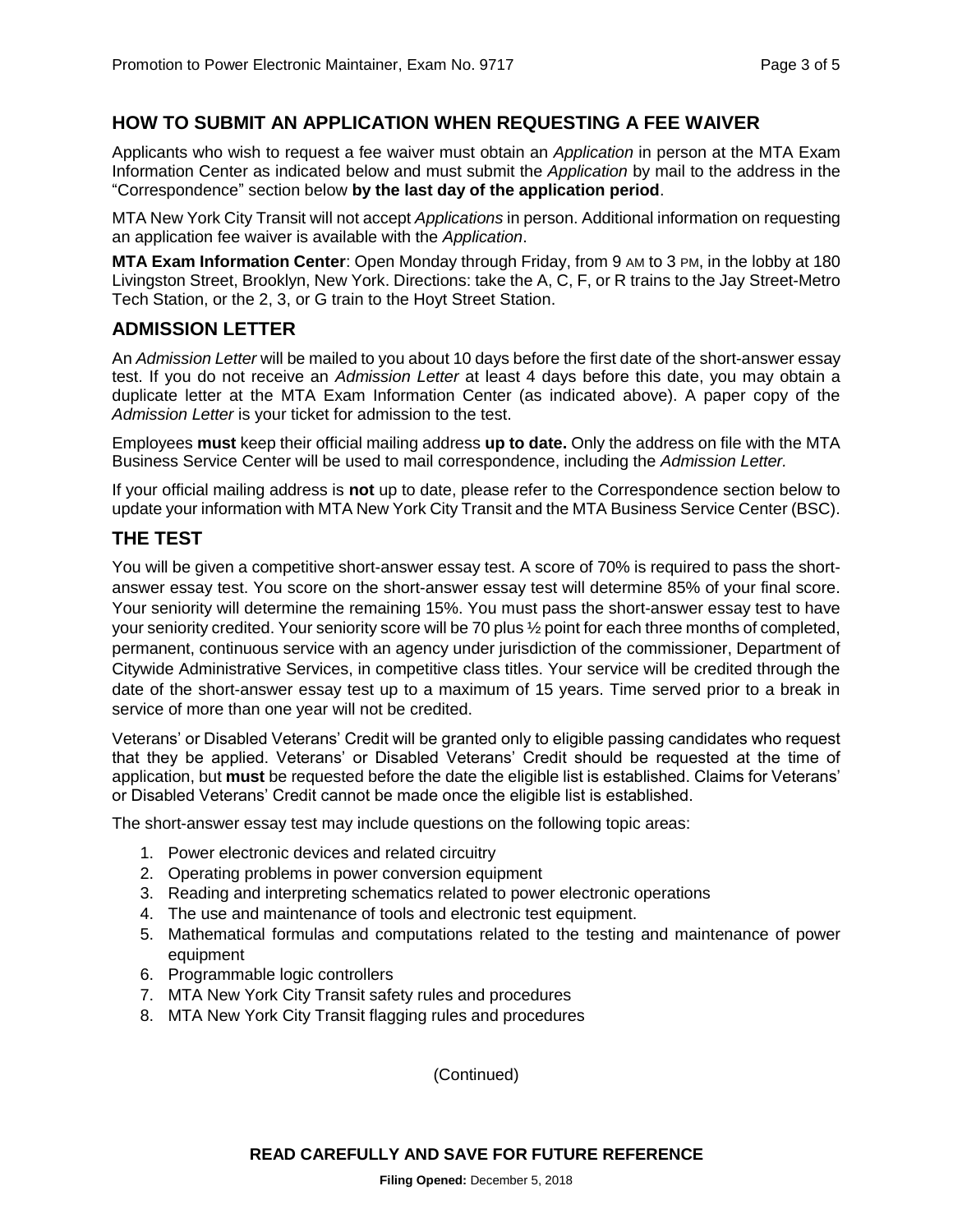#### **TEST ADMINISTRATION GUIDELINES**

**Warning:** You are not permitted to enter the test site with cellular phones, smart watches, beepers, pagers, cameras, portable media players, or other electronic devices. Calculators are permitted; however, they must be hand-held, battery or solar-powered, numeric only. Calculators with functions **other than** addition, subtraction, multiplication and division **are prohibited.** Electronic devices with an alphabetic keyboard, word processing, or data recording capabilities, such as planners, organizers, etc., are prohibited. If you use any of these devices in the building at any time before, during, or after the test, you may **not** receive your test results, your test score may be nullified, and your application fee will **not** be refunded.

You may not have any other person, including children, present with you while you are being processed for or taking the test, and no one may wait for you inside of the test site while you are taking the test.

**Leaving:** You must leave the test site once you finish the test. If you leave the test site after being fingerprinted but before finishing the test, you will not be permitted to re-enter. If you disregard this instruction and re-enter the test site, you may not receive your test results, your test score may be nullified, and your application fee will not be refunded.

**Proof of Identity**: You must present your MTA New York City Transit employee ID when you arrive to take the test.

#### **THE TEST RESULTS**

If you pass the short-answer essay test and are marked eligible, your name will be placed in final score order on an eligible list and you will be given a list number. You will be notified by mail of your test results. If you meet all requirements and conditions, you will be considered for promotion when your name is reached on the eligible list.

#### **SPECIAL ARRANGEMENTS**

**Late Filing:** Consult with **your department's Human Resources representative** to determine the procedure for filing a late *Application* if you meet one of the following conditions:

- 1. You are absent from work for at least one-half of the application period and are unable to apply for reasons such as vacation, sick leave or military duty; or
- 2. You become eligible after the above application period, but on or before the first date of the short-answer essay test.

**Make-Up Test:** You may apply for a make-up test if you cannot take the test on the scheduled test date for any of the following reasons:

- 1. Compulsory attendance before a public body;
- 2. On-the-job injury or illness caused by municipal employment;
- 3. Absence from the test within one week after the death of a spouse, domestic partner, parent, sibling, child or child of a domestic partner;
- 4. Absence due to ordered military duty;
- 5. A clear error for which MTA New York City Transit is responsible; or
- 6. A temporary disability, pregnancy-related, or child-birth-related condition preventing you from taking the test.

To request a make-up test, mail your request with your documentation of special circumstances to the address found in the "Correspondence" Section below within 60 days of your scheduled test date or make the request within 60 days of restoration to your position after performing ordered military duty.

(Continued)

#### **READ CAREFULLY AND SAVE FOR FUTURE REFERENCE**